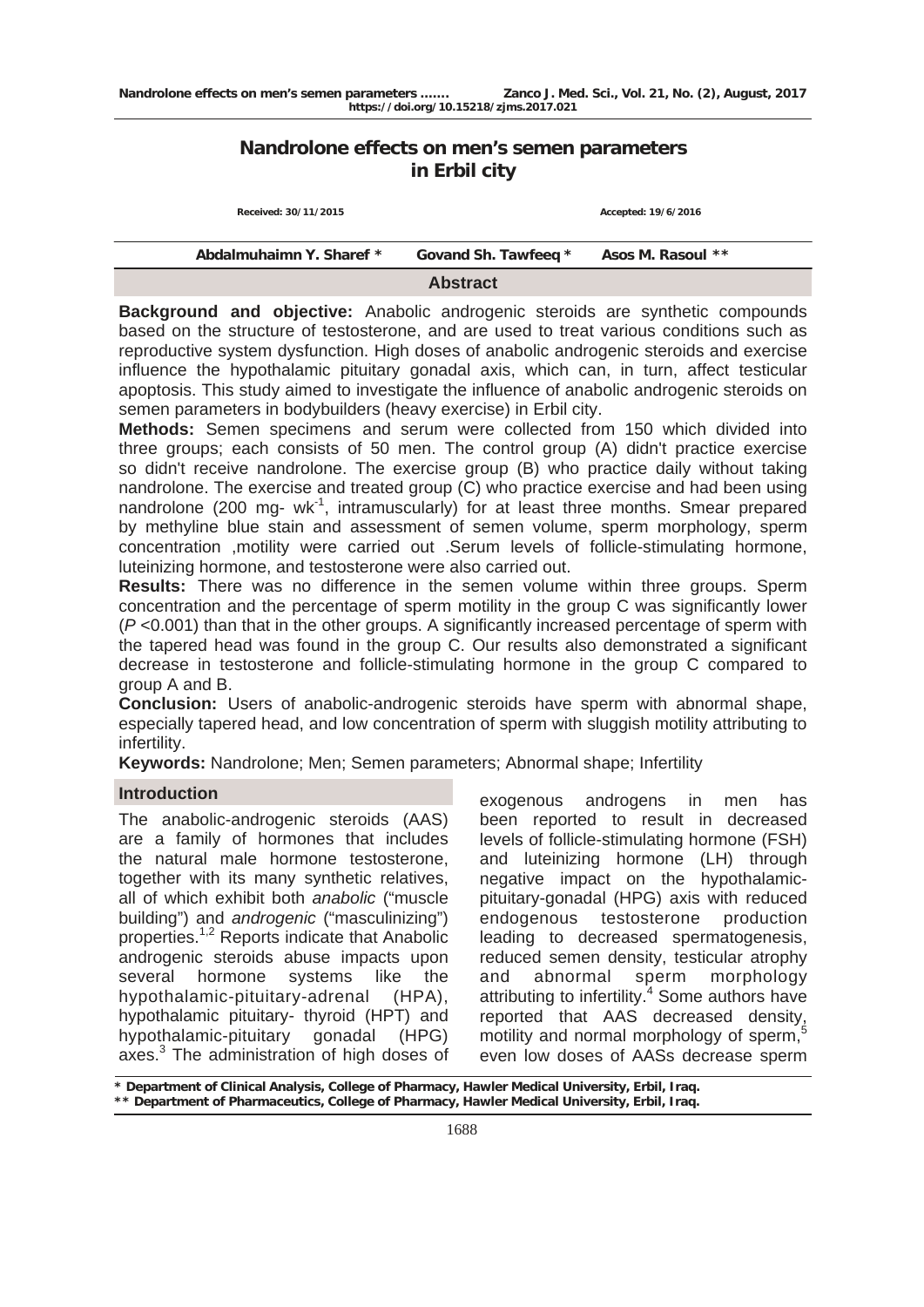quality and quantity.<sup>6</sup> In addition, numerous studies have shown that severe depletion of Leydig cells following treatment by AAS,<sup>7</sup> Leydig cells are known to have receptors for LH that stimulates these cells to produce testosterone.<sup>8</sup> On the other hand, exercise training frequently results in a decrease of serum testosterone, and may rarely be associated with reduced libido, sperm production, and fertility.<sup>9</sup> It appears, however, that a high volume of endurance running was associated with subclinical alterations in both the profile of sex hormones (decreased levels of total and free testosterone) and the quality of semen (particularly decreased motility and increased number of in mature cells).<sup>10</sup> It has been reported that both hypothalamic and testicular endocrine functions are suppressed during acute prolonged physical exercise. The exercise-induced suppression of serum testosterone is associated with suppressed endogenous GnRH stimulation of gonadotropin release<br>during exercise.<sup>11</sup> Qualitatively and during exercise.<sup>11</sup> Qualitatively and quantitatively normal spermatogenesis is critically dependent on an intact hypothalamus-pituitary-testis (HPT) axis.<sup>12</sup> Anabolic-androgenic steroids seem to be appealing to abusers because when taken in conjunction with exercise, they increase muscle mass and strength, and increase libido.13 The combination of exercise training and nandrolone decanoate treatment produce a decrease in testicular somatic index and relative wet weights of accessory sex glands which also support the inhibition in testicular steroid genesis. $14$ A number of abnormalities in the architecture of the seminiferous tubules of treated rats with AAS namely atrophy in the seminiferous tubules, abnormal organization of the germinal epithelium, and maturation arrest.15 Sertoli cells support a finite number of germ cells. and thus their number determines the spermatogenic capacity of the adult.<sup>16</sup> It is indicated an AAS-induced reduction in Sertoli cell number which might be due to a structural response of Sertoli cells to the

deprivation of testosterone.<sup>17</sup> The reduction in Sertoli cell number in treated rats could have resulted in a subsequent reduction in the number of spermatogonia leading eventually to a decrease in sperm count. $15$  In this study, the effects of exercise-induced nandrolone on the gonadotropin releasing hormones levels from the pituitary gland (FSH and LH) that have growth promoting effects on testis development and the standard semen parameters is being tested. The second part of the study focused on assessing the effect of exercise alone, on the above named markers. There has not been any previous study regarding this topic in Erbil City. Therefore, this study aimed to determine the effect of nandrolone on sperm concentration, sperm motility percentage, sperm morphology of bodybuilders in Erbil City, and to improve the health (fertility) of our young bodybuilder for future planning.

# **Methods**

### **Sample collection**

This study was conducted in Erbil city during the period between Feb 2014 to June 2015 on 150 men aged between 20-40 years. Semen specimens and serum were collected from three groups. Group A, as a control group (n=50), included healthy volunteers, i.e. not having any disease or condition that affect the fertility, no previous past medical history, nonsmoking and normozoospermia. Group B, as an exercise group, included 50 men who practiced exercise and didn't receive any steroids or other drugs. Group (C): as an exercise and treated group included 50 bodybuilders who practiced exercise and received a weekly intramuscular injection containing 200 mg nandrolone for at least three months. Both groups B and C were selected from many fitness centers in Erbil city, Kurdistan region, Iraq. Men with systemic and endocrine diseases, male accessory gland infection, varicocele, microrchidism, cigarette smoke, alcohol or drug abuse were excluded. Seminal fluid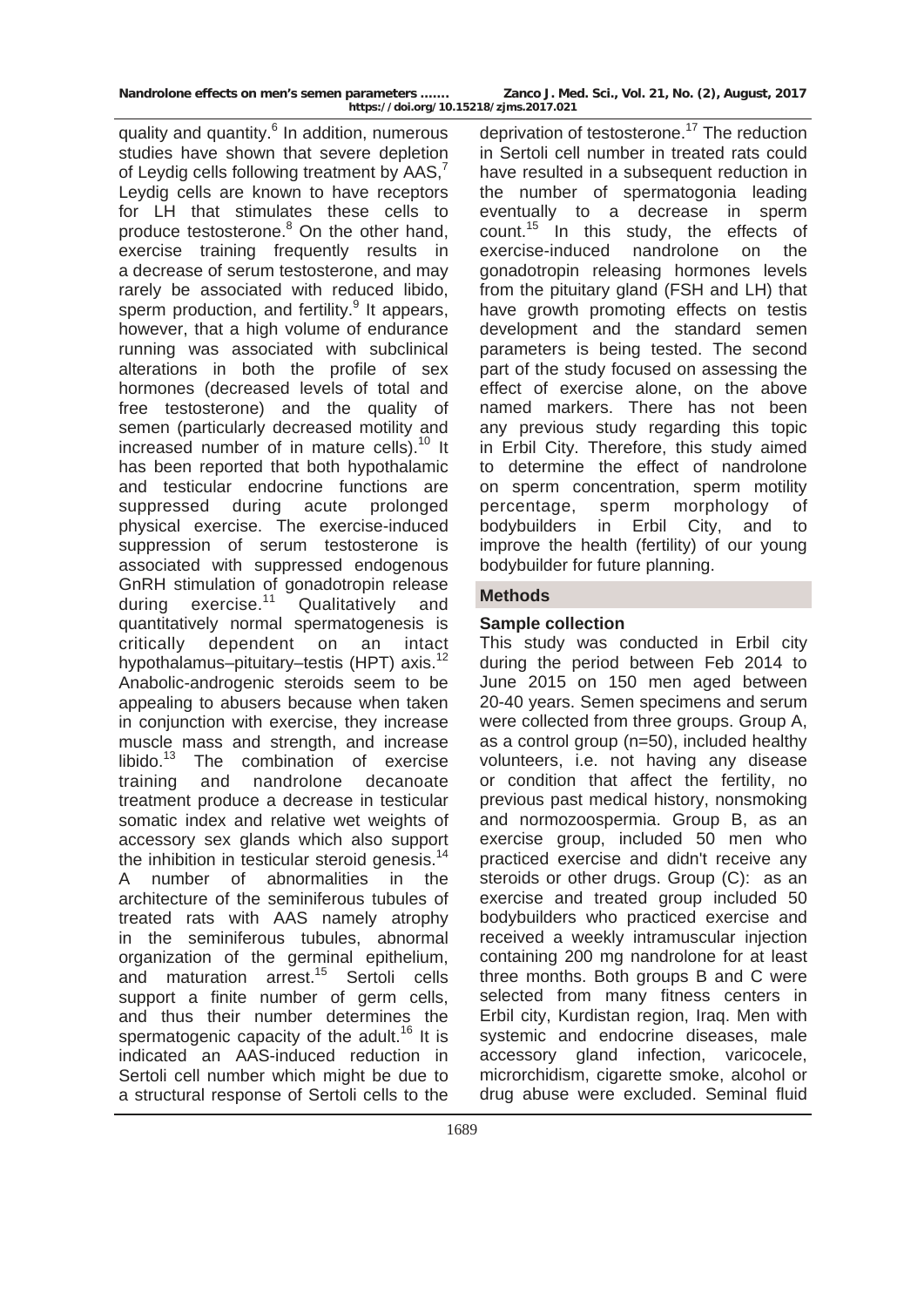|  |  | Nandrolone effects on men's semen parameters |  |
|--|--|----------------------------------------------|--|
|  |  | 1.1111.1140                                  |  |

Zanco J. Med. Sci., Vol. 21, No. (2), August, 2017 **https://doi.org/10.15218/zjms.2017.021**

and serum were collected from each group. Serum levels of reproductive hormones (FSH, LH and testosterone) were measured. Both samples were immediately brought to the laboratory in Rizgary Teaching Hospital, Erbil city, Kurdistan region.

### **Smears of semen and staining procedure**

All semen samples were processed for staining (Berg's method for spermatozoa) within two hours after collection and after liquefaction. The following seminal characteristics were considered: sperm concentration, total progressive motile sperm count, and sperm morphology. All results were compared and contrasted with published normal values by World health organization.18 Sperm progressive motility was assessed using a Motic microscope at 100X by placing semen sample on a pre-warmed (37°C) glass slide and covered with a coverslip.

# **Evaluation of sperm morphology**

Spermatozoa were classified as normal or abnormal. The abnormality was classified into a variety of head and tail abnormalities, including tapered-head, double head, vaculated head, two-tail, small head and bent tail<sup>19</sup>. Two smears were thus prepared by using a single semen droplet. Slides were air-dried in a near vertical position then put into a fixative in a jar for two minutes, and then rinsed with tap and distilled water. Wash the smear with sodium bicarbonate formalin solution to remove any mucus which may be present .rinse the smear with several changes of water. Slides were put into jars containing the Fuchsin solution and allow so stain for 3 minutes at room temperature. Wash off the stain with water. Counterstain by covering the smear with dilute methylene blue for 2 minutes. (Slides were rinsed again with tap and distilled water for 2 minutes. Microscopic evaluation of sperm cells was performed at 40x and 100x oil immersion magnification. Based staining characteristics of sperm cells we differentiated three categories:

The acrosome stains pale blue. The postacrosomal chromatins stain dark blue. The middle piece and the tail stain read a total of 200 sperm cells were observed with a 1000x magnification (100x objective under oil immersion). The number of normal and morphological defective sperm were be registered, as well as the type of defect, and the cell region where it is detected (i.e., vaculated heads, tapered head, double headed sperm, etc.).

# **Statistical analysis:**

Data were analyzed using the statistical package for the social sciences (version 13). One way ANOVA was used to compare means of different parameters among three groups. All data were expressed as mean  $\pm$  standard deviation (SD). The results were considered statistically significant when probability was less than 0.05.

# **Results**

The sperm concentration in 8 of the anabolic user was within normal range (15- 120X10<sup>6</sup>/mL), 8 with azoospermia. There was one case of oligozoospermia in the control (A) group and tow cases of oligozoospermia in exercise (B) group. Results of the study in sperm parameters showed the difference in sperm concentration, the percentage of sperm motility and normal morphology between group B and A were not statistically significant  $(P = 1.000)$ . The difference in seminal fluid volume between the two groups also was not statistically significant  $(P = 1.000)$ . In the Table 1a shows that the nandrolone-using group results are seen, sperm concentration was significantly reduced after three months of using the agent. Thus, sperm  $concentration$  was  $26.16 \pm 14.53 \times 10^6$ /mL (Mean ± SD) compared with group A at 72.16 ±19.71 X10<sup>6</sup> /mL (*P* <0.001). Table 1b shows the decline of the percentage of sperm motility and normal morphology in group C compared with control group (*P* <0.001). Table 1b shows serum LH level was significantly lower in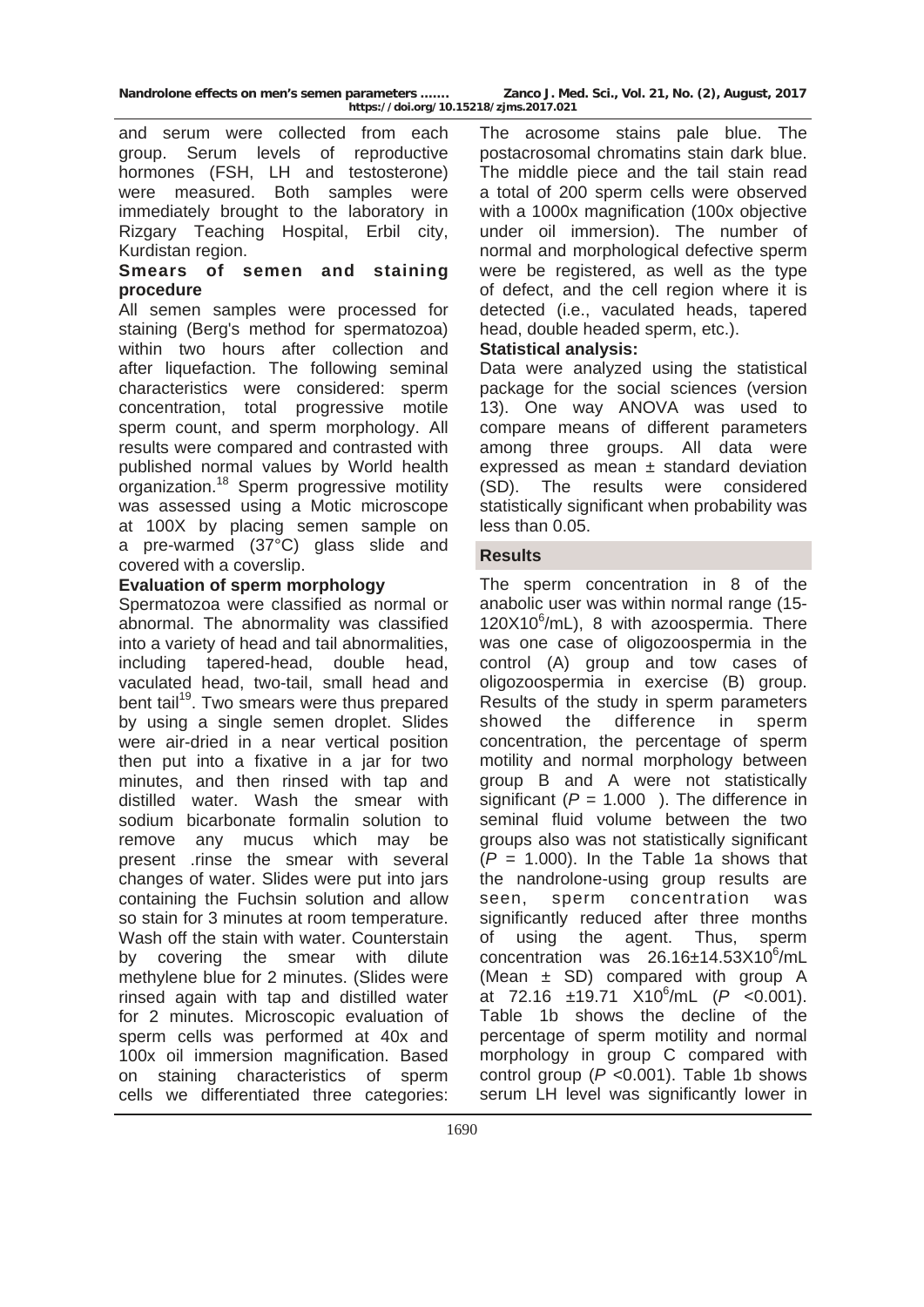| Nandrolone effects on men's semen parameters | Zanco J. Med. Sci., Vol. 21, No. (2), August, 2017 |
|----------------------------------------------|----------------------------------------------------|
| https://doi.org/10.15218/zjms.2017.021       |                                                    |

group B compared with control group (A) (*P* = 0.003). However, the levels of testosterone and FSH were not statistically different between the two groups A and B (*P* = 0.102 and *P* = 1.000, respectively). As can seen in Table 1b serum testosterone, FSH and LH levels were also significantly lower in group C compared with control group (*P* <0.05). While seminal fluid volume changes were not statistically significant  $(P = 1.000)$  between group C and A. Sperm concentration was also significantly reduced in group C compared with group B which had sperm concentration at  $68.2 \pm 23.1$   $X10^6$ /mL (*P* <0.05).Normal sperm morphology and percentage of sperm motility were also significantly lower (*P* <0.05) in group C compared with group B (Table 1a). The follicular stimulating hormone was also significantly reduced in group C compared with group  $B(P = 0.007)$ . Whereas seminal fluid volume, the level of LH were not statistically different between group C and B (*P* = 1.000 and *P* = 0.709, respectively) as shown in Table 1b.

**Table 1a:** Mean  $\pm$  SD sperm parameter and hormone in 3 groups.

| <b>Parameters</b>                               | Group $(A)$ N=50  | Group $(B)$ N=50  | Group $(C)$ N=50  |
|-------------------------------------------------|-------------------|-------------------|-------------------|
| Ejaculate volume(ml)                            | $4.171 \pm 1.81$  | $4.14 \pm 1.66$   | $4.181 \pm 1.81$  |
| 106/ml Sperm concentration X10 <sup>6</sup> /mL | 72.16 ±19.71      | $68.20 \pm 23.1$  | $26.16 \pm 14.53$ |
| Total motility%                                 | $70.70 \pm 14.53$ | $66.70 \pm 12.51$ | $38.44 \pm 17.34$ |
| Normal morphology%                              | $71.30 \pm 11.50$ | $59.80 + 16.34$   | $32.84 \pm 22.92$ |
| ng/ml Testosterone                              | $4.72 \pm 1.80$   | $3.95 \pm 2.03$   | $3.50 \pm 1.45$   |
| mIU/mI FSH                                      | $6.47 \pm 3.82$   | $6.03 \pm 2.42$   | $4.13 \pm 1.62$   |
| $m$ IU/ml<br>LH                                 | $4.65 \pm 2.13$   | $4.05 \pm 1.76$   | $3.00 \pm 1.36$   |

**Table 1b:** Statistical analysis within groups A, B and C.

|                       | P(ANOVA) |                                 | P(Bonferroni)               |
|-----------------------|----------|---------------------------------|-----------------------------|
| Volume                | 0.877    | AxB<br><b>AxC</b><br><b>BxC</b> | 1.000<br>1.000<br>1.000     |
| Concentration         | < 0.001  | AxB<br><b>AxC</b><br><b>BxC</b> | 1.000<br>< 0.001<br>< 0.001 |
| <b>Total motility</b> | < 0.001  | AxB<br><b>AxC</b><br><b>BxC</b> | 1.000<br>< 0.001<br>< 0.001 |
| Normal morphology     | < 0.001  | AxB<br>AxC<br><b>BxC</b>        | 0.270<br>< 0.001<br>< 0.001 |
| <b>Testosterone</b>   | 0.003    | AxB<br>AxC<br><b>BxC</b>        | 0.102<br>0.003<br>0.005     |
| <b>FSH</b>            | < 0.001  | AxB<br>AxC<br><b>BxC</b>        | 1.000<br>0.001<br>0.007     |
| LH                    | < 0.001  | AxB<br>AxC<br><b>BxC</b>        | 0.003<br>0.002<br>0.709     |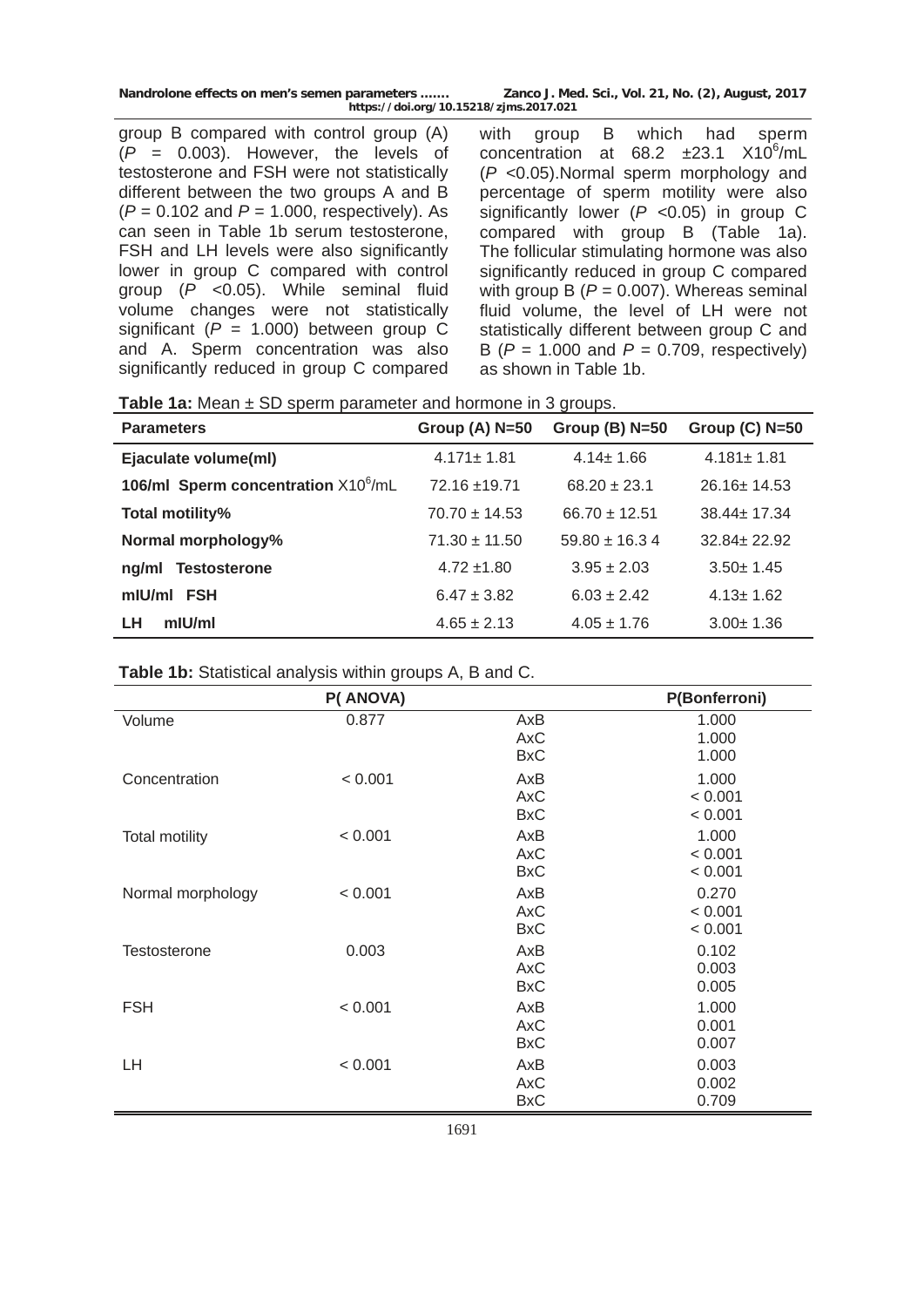**Nandrolone effects on men's semen parameters ……. Zanco J. Med. Sci., Vol. 21, No. (2), August, 2017 https://doi.org/10.15218/zjms.2017.021**

The result in the present study showed Table 2, Figure 1 that the highest percentage of abnormal head sperm with tapered head in the group used nandrolone (15.88% of 50 cases) after three months. The present study, thus, highlights the abnormality in head sperm in group C compared with the two groups (control and exercise groups). As can seen in Table 2 there was no statistically significant difference between group C and group A in the percentage of double head sperm

(*P* = 0.413) and the percentage of vacuolated head sperm  $(P = 0.393)$ . There was a significant decrease in the percentage of double and vacuolated head sperm was found between group C and group B, *P* <0.001 for both (Table2). It has been calculated statistically as shown in Table (2 ) that the percentage of normal head sperm reduced in the group used nandrolone compared with control and exercise group (*P* <0.001).

| <b>Groups</b>    |       | N   | <b>Mean</b> | <b>SD</b> | p<br>(ANOVA) | <b>LSD</b><br>groups | $P$ (LSD) |
|------------------|-------|-----|-------------|-----------|--------------|----------------------|-----------|
| Tapered head%    | A     | 50  | 5.94        | 3.63      | < 0.001      | <b>AXB</b>           | 0.143     |
|                  | B     | 50  | 8.66        | 5.10      |              | A X C                | < 0.001   |
|                  | C     | 50  | 15.88       | 14.72     |              | BXC                  | < 0.001   |
|                  | Total | 150 | 10.16       | 10.09     |              |                      |           |
| Double head%     | A     | 50  | 6.58        | 3.51      | < 0.001      | <b>AXB</b>           | 0.001     |
|                  | B     | 50  | 9.46        | 4.69      |              | A X C                | 0.413     |
|                  | C     | 50  | 5.90        | 4.14      |              | BXC                  | < 0.001   |
|                  | Total | 150 | 7.31        | 4.40      |              |                      |           |
| Vacuolated head% | A     | 50  | 7.06        | 3.36      | < 0.001      | <b>AXB</b>           | 0.001     |
|                  | B     | 50  | 9.76        | 4.61      |              | A X C                | 0.393     |
|                  | C     | 50  | 6.36        | 4.19      |              | BXC                  | < 0.001   |
|                  | Total | 150 | 7.73        | 4.32      |              |                      |           |
| Normal head%     | A     | 50  | 80.48       | 8.89      | < 0.001      | <b>AXB</b>           | 0.038     |
|                  | B     | 50  | 72.94       | 10.96     |              | A X C                | < 0.001   |
|                  | C     | 50  | 57.56       | 27.80     |              | BXC                  | < 0.001   |
|                  | Total | 150 | 70.33       | 20.28     |              |                      |           |



**Figure 1:** Semen smear stained with methylene blue. Shows tapered head a raw (100X magnification).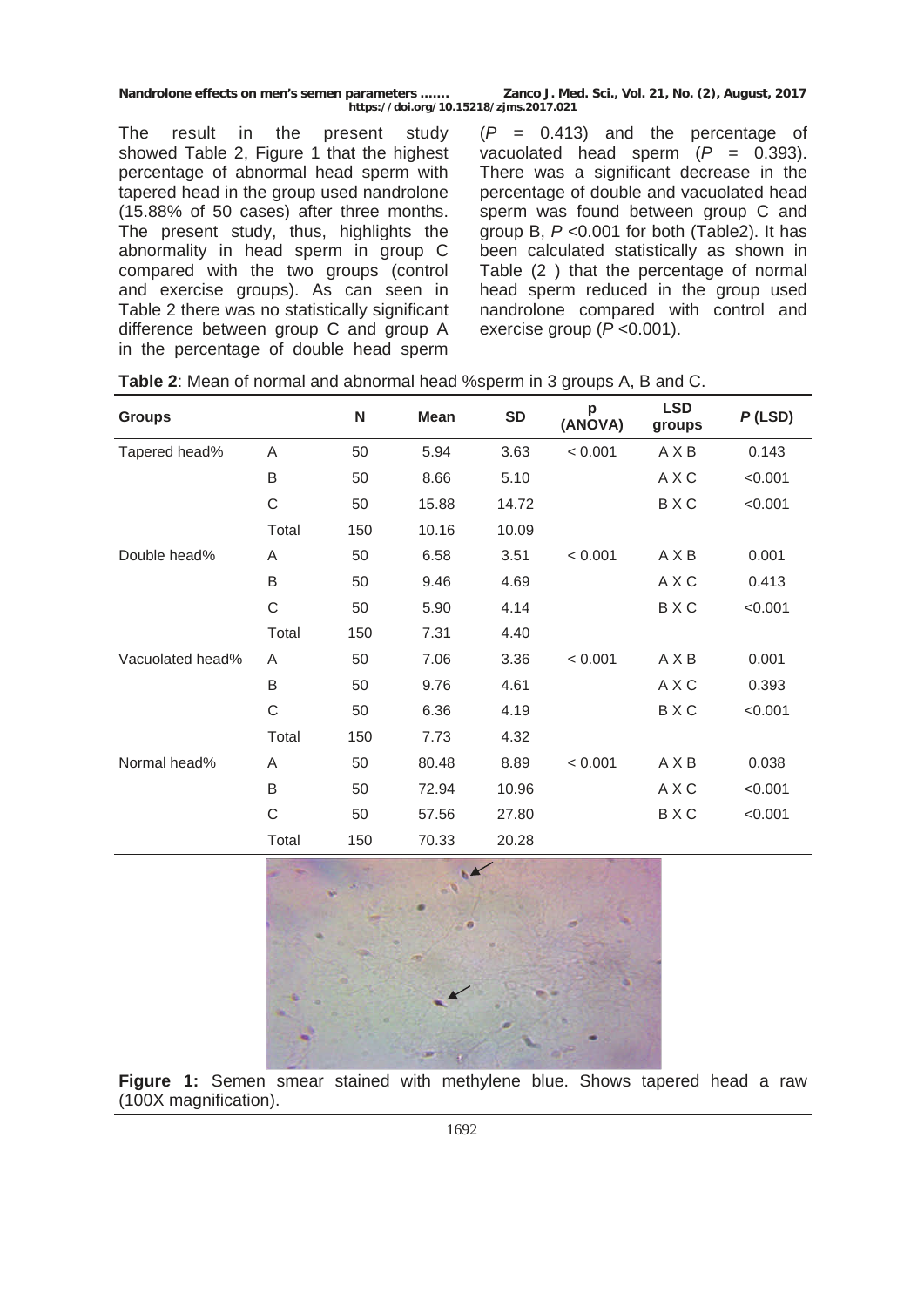#### **Discussion**

The Kurdistan region in Iraq has witnessed great social and economic changes since 1990. The area has since seen large increases in the availability of leisure and sport facilities. Many sport centers goers are turning to AAS use in an attempt to increase muscle bulk and improve their athletic abilities; Nandrolone being the drug of choice. The difference in ejaculating volumes between group C and the other two groups, A and B was not statistically significant. However; the difference in all of the other parameters investigated in between the group that used Nandrolone and the other two control groups were significant. The result of sperm morphology assessment revealed a highly significant increase in the number of tapered head sperm in the group that used Nandrolone. This may be due to the degenerated cells, shrinked pyknotic or pale degenerated nuclei, clumped chromosome degenerated cytoplasmic organelles. Our results agreement with Ahmed F AI domairy<sup>20</sup> as he showed the ultra structural changes included apoptotic and completely degenerated cells in the seminiferous tubules of testes of rats treated with therapeutic and high doses of nandrolone decanoate. In this study, vacuolated and double head sperm percentage were, however, not affected by exercise or by nandrolone. Interestingly, it is notable that heavy exercise does not appear to have significantly altered the percentage of the tapered head. Torres-Colleja et al. studied the effect of AAS in 30 adult male bodybuilders, $6$  who reported that sperm count, percentage of normal sperm morphology and FSH level were significantly reduced, this results agree with our results, on the other hand they found that the LH level didn't vary in the same group. This finding disagrees with our result (LH level significantly reduced in exercise and treated group) may be due to the different doses of AAS taken by bodybuilders. Serum testosterone was statistically reduced in group C because

nandrolone decanote caused decrease in the percentage of Leydig cells of the interstitial compartment, addition reduce its volume cytoplasmic and cellular. $21$  It is well recognized that a long term use of nandrolone frequently results in male infertility as a predominant side effect<sup>22</sup>. Moreover, treatment with relatively high doses of nandrolone leads into decrease of sperm number, sperm motility and change of its morphology.<sup>23</sup> Our results showed significant decrease in sperm concentration which could be due to the exposure to AAS which have effects on the interruption in normal testosterone production which might cause disturbance in regulation of spermatogenesis and eventually leads to decrease in sperm count.<sup>24,25</sup> Other reasons for diminution of sperm concentration may be due to the apoptosis of germ cells, disarranged intratubular cells, destruction of the seminiferous tubules, these demonstrated by AlDomery<sup>20</sup> who examined a histological section of rat testes. Our results agree with studies which found that low and high doses of nandrrolone decrease sperm quality and quantity in rats in the form of low sperm count, decrease motile sperm fraction and decreased sperm with normal morphology.<sup>26</sup> The present study shows that the percentage of sperm motility decrease in group C compared with others this may be due to the mitochondrial content decrease with many swollen and disrupted mitochondria in rat soleus muscle after six weeks of treatment.<sup>27</sup> The result of S. Shokri et  $al<sup>15</sup>$ who studied the effect of exercise and supraphysiological doses of Nandrolone on sperm characteristics in male mature rats revealed that exercise and Nadrolone alone or in combination produced a significant decrease in sperm count and motility compared with the control group produced a significant decrease in sperm count and motility compared with the control group (sedentary rat without any injection or exercise). Both exercise alone and exercise plus Nandrolone had an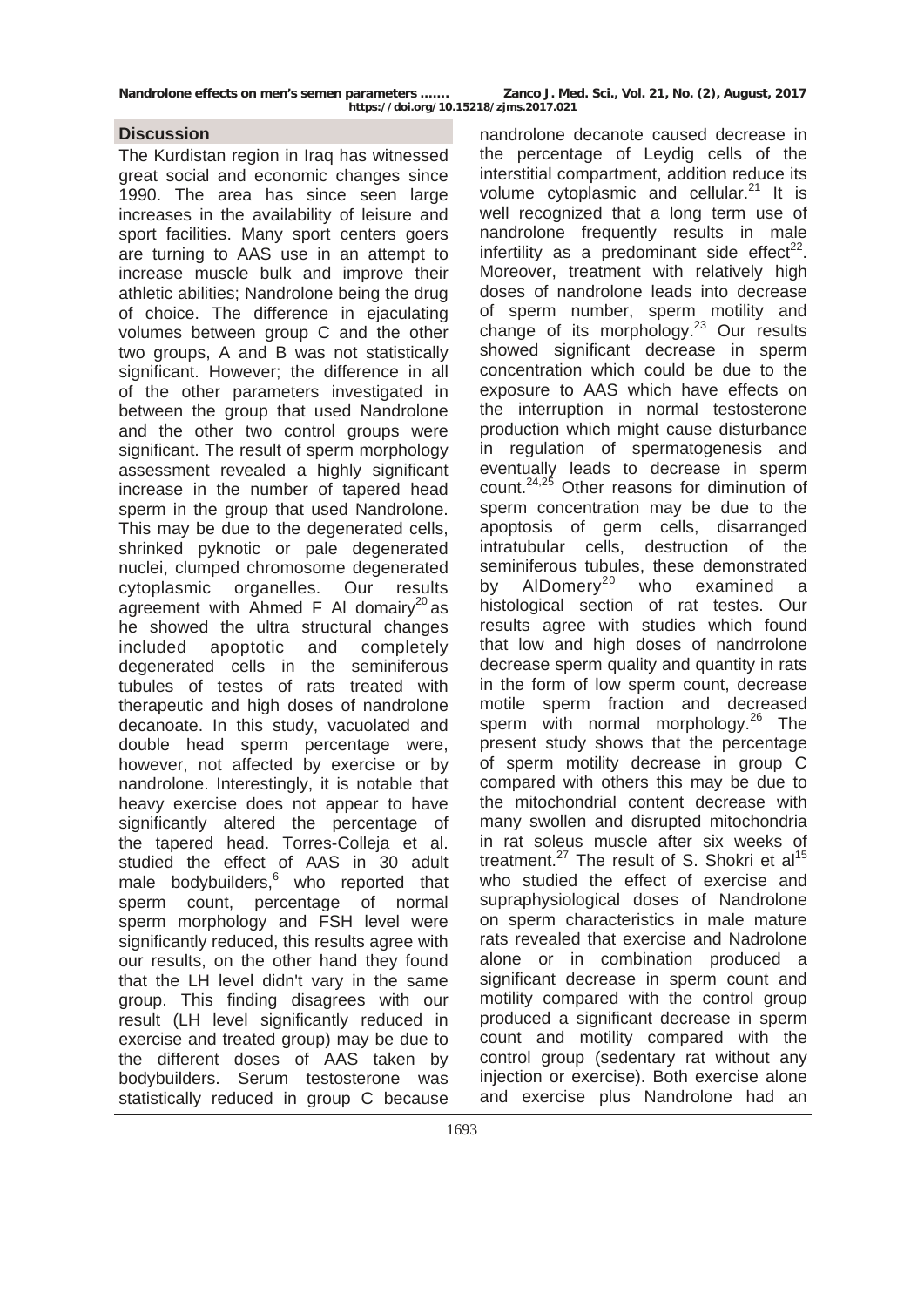increase in the percentage of dead sperms and sperm abnormality. Exercise produced the least change followed by Nadrolone use with the highest change was caused by the exercise and Nandrolone use.

### **Conclusion**

Data from the current study suggest that AAS has started its effects on the normal shape of spermatozoa, diminution of total motility percentage and concentration of sperm which lead to male infertility. The percentage of the tapered head (abnormal head) is higher in bodybuilder how received (AAS). This change of sperm parameters may be due to the diminution of follicular stimulating hormone and testosterone hormone. We believe that this is a vital issue that needs to be highlighted and addressed by health policy makers to avoid long term harmful effects of AAS use. Our study did not monitor the level of exercise performed by the body builders, how strenuous or how light. The severity of exercise could potentially, have a significant impact on the parameters monitored in our research. This is a factor to be considered in future research. The study highlights inadequate knowledge and wide spread ignorance regarding the serious impact of AAS use on the general health of young males in the region.

#### **Conflicts of interest**

The authors report no conflicts of interest.

#### **References**

- 1. Kopera H. The history of anabolic steroids and a review of clinical experience with anabolic steroids. Acta Endocrinologica 1985;271:11–8.
- 2. Sheffield-Moore M, Urban RJ. An overview of the endocrinology of skeletal muscle. Trends Endocrinol Metabol TEM 2004; 15: 110–5.
- 3. Deyssig R, Weissel M. Ingestion of androgenicanabolic steroids induces mild thyroidal impairment in male body builders. J Clin Endocrinol Metab 1993;76:1069-107.
- 4. Sravonee P, Rita M. Effect of Nandrolone Decanoate on Serum FSH, LH and Testosterone Concentration in Male Albino Mice. World Journal Life Science and Medical Research 2012; 2(3) : 123.
- 5. Torres-Calleja J, González-Unzaga M, DeCelis-Carrillo R, Calzada-Sánchez L, Pedrón N. Effect of androgenic anabolic steroids on sperm quality and serum hormone levels in adult male bodybuilders. Life Sciences 2001;68:1769– 74.
- 6. Dohle GR , Smith M ,Weber RF. Androgen and male fertility.World J Urol 2003; 21:341 – 5.
- 7. Mesbah SF , Shokri S, Doust SK. Effects of nandrolone decanoate on ultrastructure of testis in male adult rats . Iran J Med Sci 2008 ; 33 (2):  $94 - 100$ .
- 8. Johnson LG, Fisher G, Silvester LJ, Hofhein CC. Anabolic steroid :Effects on strength, body Weight, oxygen uptake and spermatogenesis upon mature males. Med Sci Sports 1972; 4: 43– 5.
- 9. Eliakim A, [Nemet D](http://www.ncbi.nlm.nih.gov/pubmed?term=Nemet%20D%5BAuthor%5D&cauthor=true&cauthor_uid=17078431). Exercise and the male reproductive system. Harefuah 2006;145(9): 677-81.
- 10. De Souza MJ, Arce JC, Pescatello LS, Scherzer HS, Luciano AA. Gonadal hormones and semen quality in male runners. A volume threshold effect of endurance training. Int J Sports Med 1994; 15 (7):383-91.
- 11 Kujala UM, Alen M, Huhtaniemi IT. Gonadotrophin-releasing hormone and human chorionic gonadotrophin tests reveal that both hypothalamic and testicular endocrine functions are suppressed during acute prolonged physical exercise. Clinical Endocrinology 1990; 33: 219–25.
- 12. Safarinejad MR, Azma K, Kolahi AA. The effects of intensive, long-term treadmill running on reproductive hormones, hypothalamus–pituitary– testis axis, and semen quality: a randomized controlled study. Journal of Endocrinology 2009; 200: 259-71.
- 13. Feinberg MJ, Lumia AR, McGinnis MY. The effect of anabolicandrogenic steroids on sexual behavior and reproductive tissues in male rats. Physiol Behav 1997;62:23–30.
- 14. Shokri S, Aitken RJ, Abdolvahhabi M, Abolhasani F, Ghasemi FM, Kashani I, et al. Exercise and Supraphysiological Dose of Nandrolone Deconoate Increase Apoptosis in Spermatogenic cells. Basic & Clinical Pharmacology & Toxicology 2010; 106: 324–30.
- 15. Tahtamouni LH, Mustafa NH, Hassan IM, Ahmad IM, Yasin SR, Abdalla MY. Nandrolone Decanoate Administration to Male Rats Induces Oxidative Stress, Seminiferous Tubules Abnormalities, and Sperm DNA Fragmentation. Jordan Journal of Biological Sciences 2010; 3:165 –74.
- 16. McLachlan RI, Wreford NG, O'Donnell L De, Kretser DM , Robertson DM. The endocrine regulation of spermatogenesis independent roles for testosterone and FSH. J Endocrinol 1996;148: 1-9.